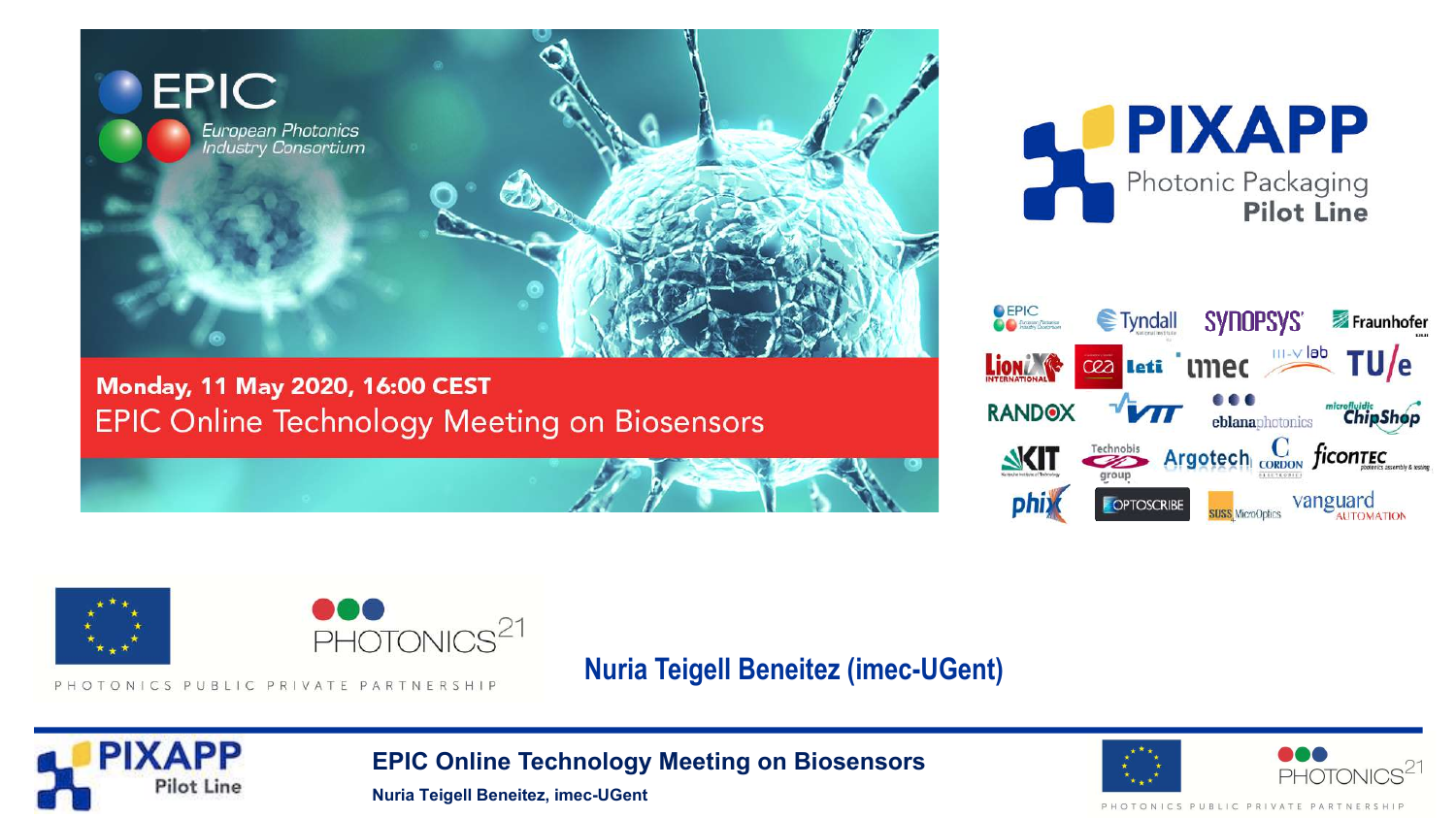# **PIXAPP Pilot Line**

- Combine Europe's assembly and packaging technology leaders into a **unified Open Access Pilot Line**
- Establish a **Gateway for companies**  that want to develop a product
- **Standardization**
	- PIC standards
	- Building blocks (menu)
	- Integration and packaging technologies
- **Validation though demonstrators**





**EPIC Online Technology Meeting on Biosensors**

**Nuria Teigell Beneitez, imec-UGent**



PHOTONICS PUBLIC PRIVATE PARTNERSHI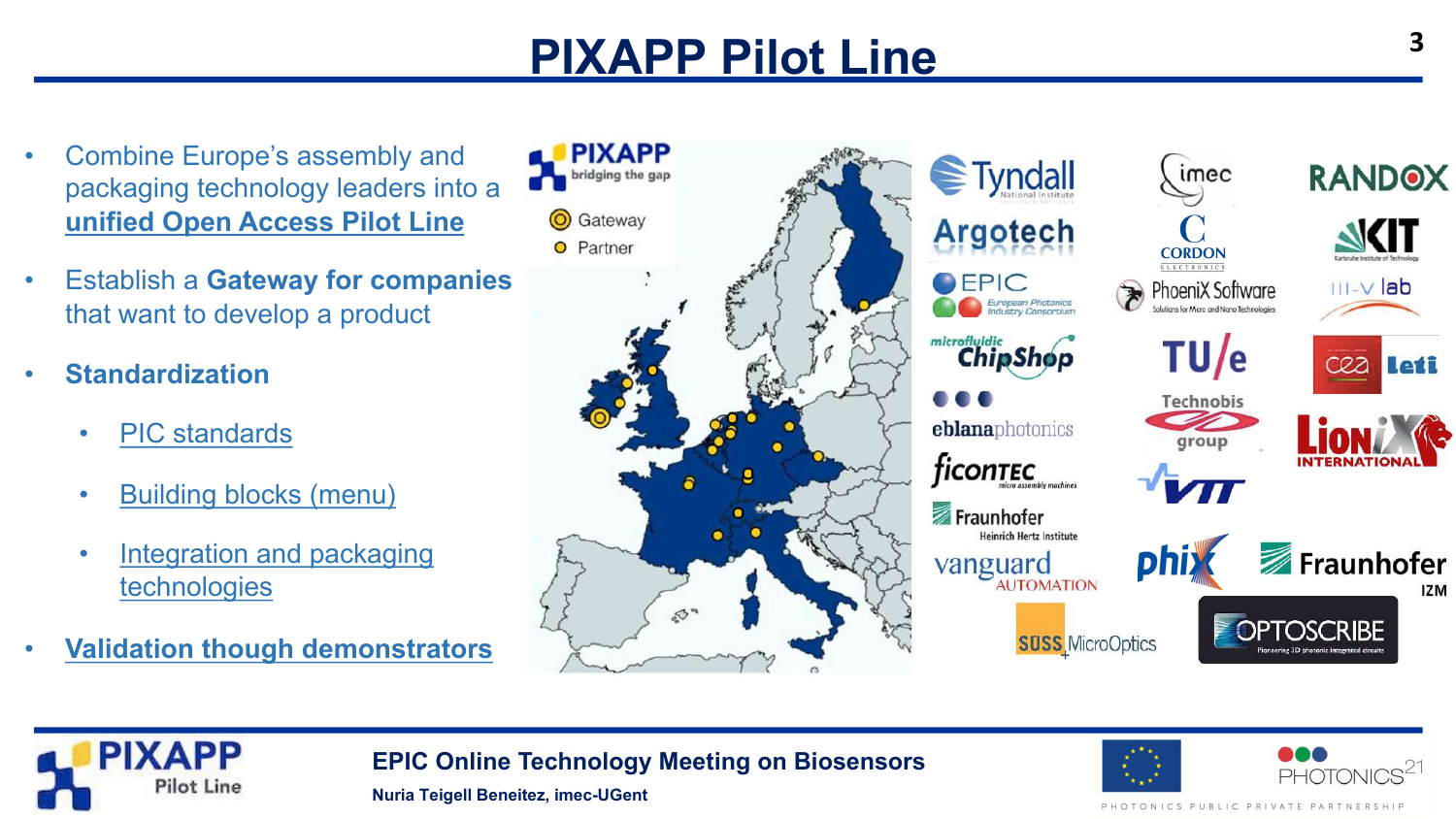## **PIXAPP pilot Line**

Standard Building blocks + assembly standards = fast and cost-effective integration into complex systems







**EPIC Online Technology Meeting on Biosensors**



ICS PUBLIC PR

**Nuria Teigell Beneitez, imec-UGent**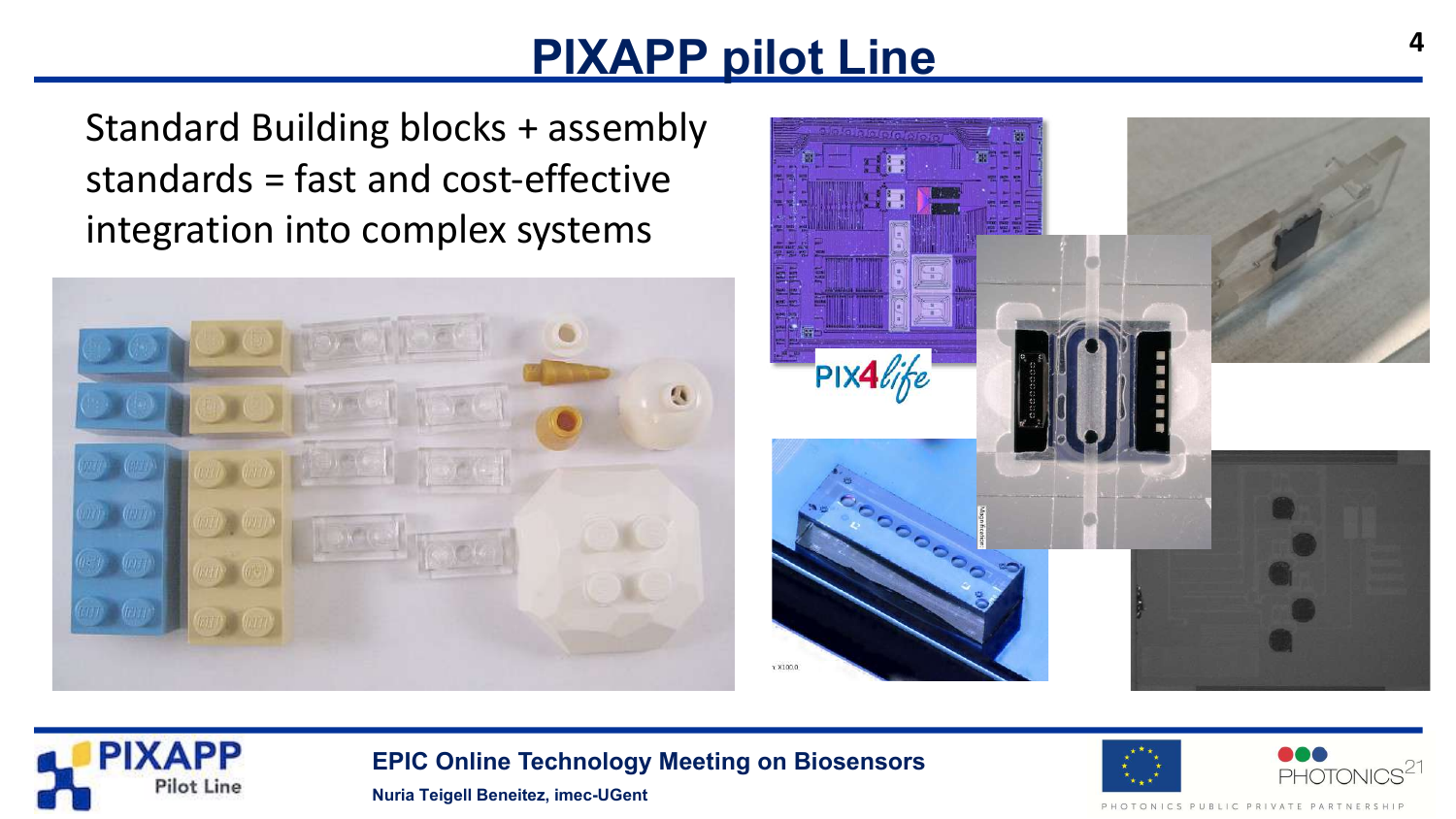# **PIXAPP's bio-Demonstrator**

imec

**ChipShop** 

**€**Tyndall

**Argotech** 

#### **Specifications:**

- **Consumable, easy-to-use and low-cost**
- **Easy to use, external compact reader**
- **Proof-of-concept demonstration on established bioassay (CRP protein)**

### **Main Challenges:**

- **Manufacturing packaging process flow compatible with the bio-functionalization**
- **Development of optics relaxing the alignment**

#### **tolerances**



Disposable cartridge with integrated microfluidics

**RANDOX** 

**NKIT** 

Detail of the back of the cartridge. The chip substrate protrudes out, serving as mechanical alignment feature





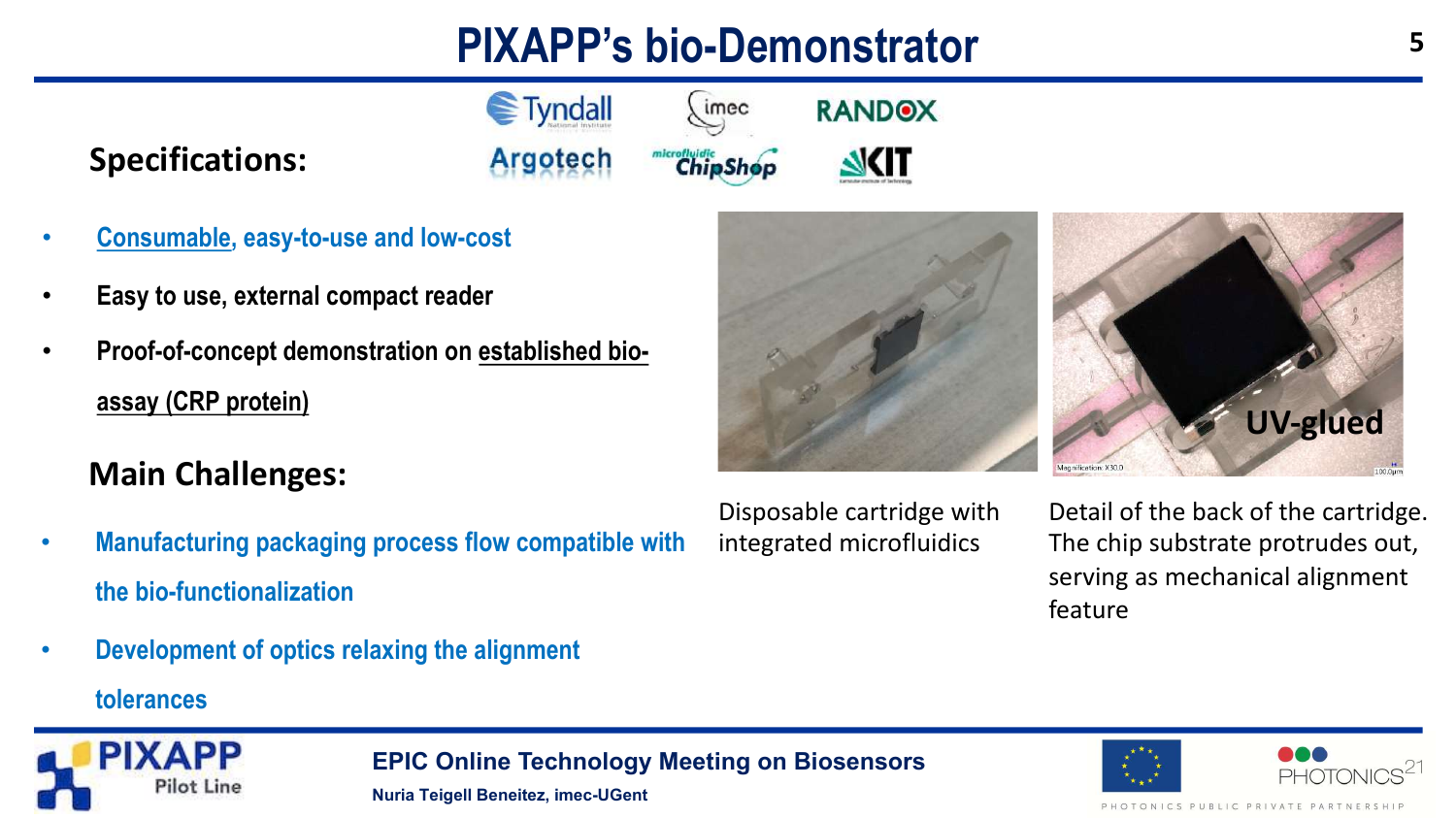## **PIXAPP's bio-Demonstrator** 6



**Nuria Teigell Beneitez, imec-UGent**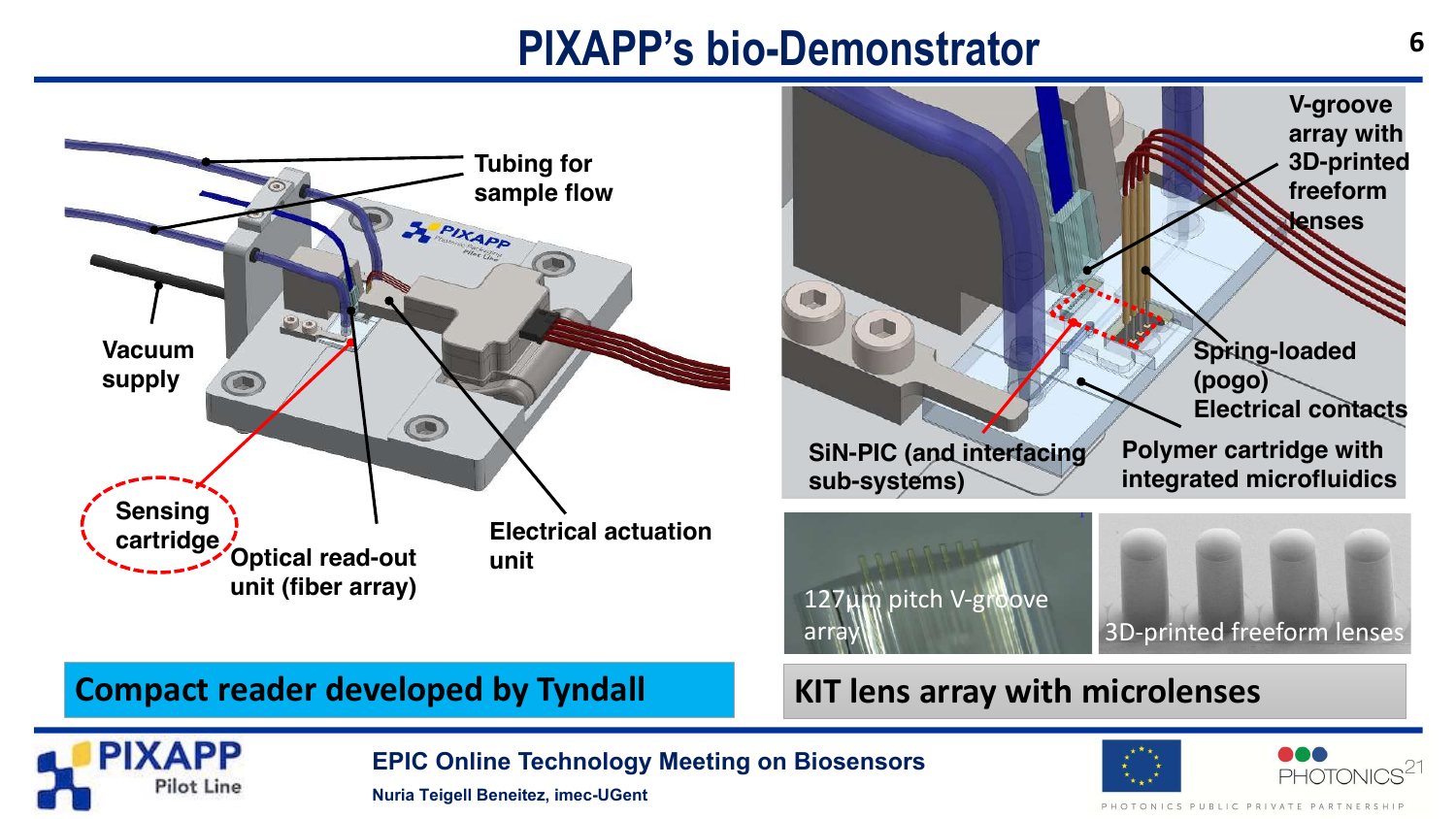## **PIXAPP's bio-Demonstrator**





**EPIC Online Technology Meeting on Biosensors**



**Nuria Teigell Beneitez, imec-UGent**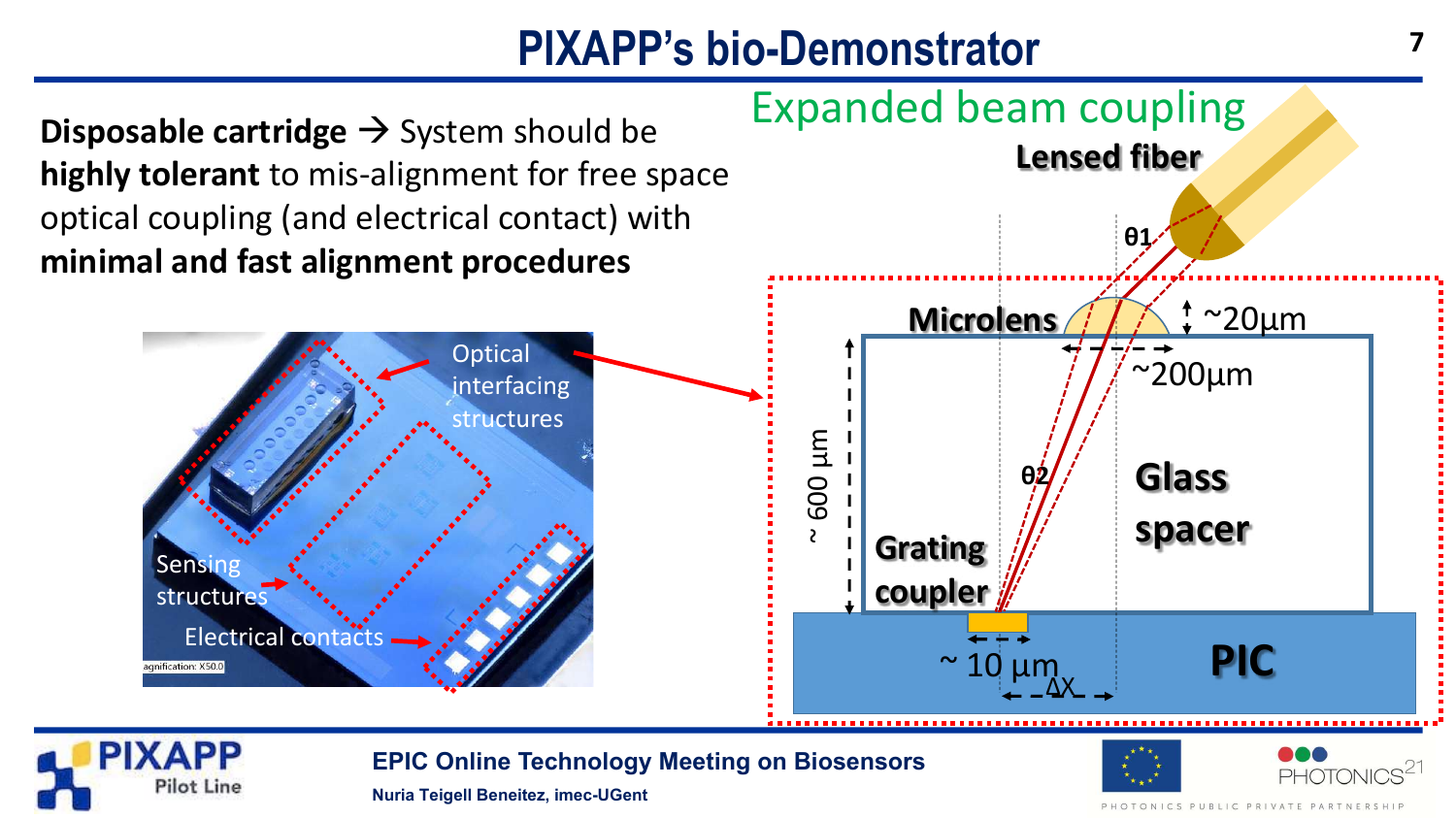**Microlens Block Fabrication and assembly in functionalized SiN PIX4Life PICS (imec)**





**Bio-functionalization: Spotting of CPR Antibodies (Randox)**

**PIC Assembly Into ChipShop Polymer Microfluidic Cartridge (Argotech)**

**8**







\*Pictures provided by Argotech



**EPIC Online Technology Meeting on Biosensors**

**Nuria Teigell Beneitez, imec-UGent**



PHOTONICS PUBLIC PRIVATE PARTNERSHIP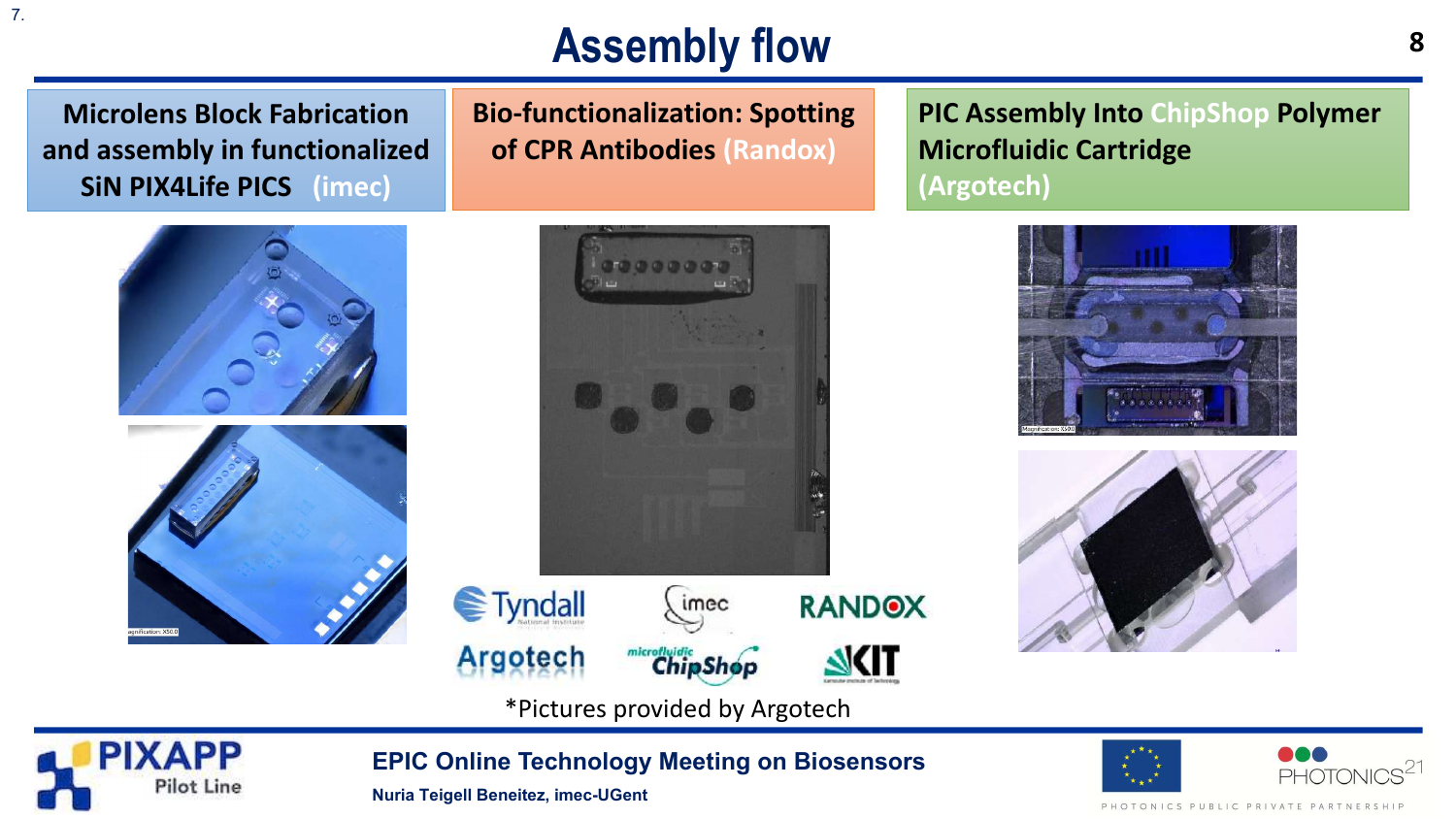## **Sensing demonstration with CRP protein bio-assay**



- A bioassay for CRP protein detection was performed on a completely assembled cartridge.
- CRP antigen bound to the SiN waveguide causing a change in refractive index (thus shifting the output interference pattern).
- **Demonstration of biosensing capabilities accomplished within the PIXAPP packaging assembly flow for clinically relevant CRP concentration**



**EPIC Online Technology Meeting on Biosensors Nuria Teigell Beneitez, imec-UGent**



*FONICS PUBLIC PR*